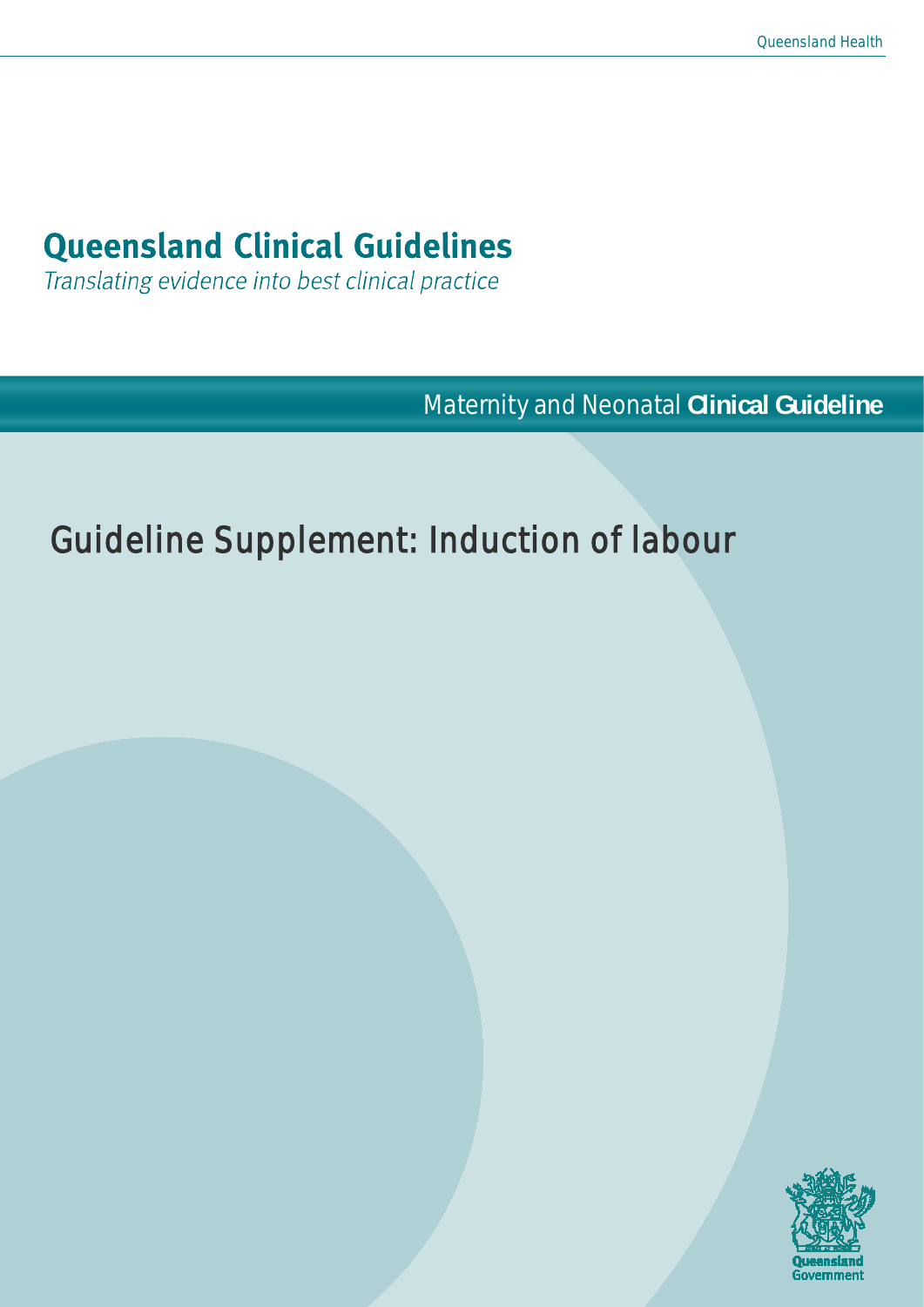#### **Table of Contents**

| 1              |  |  |  |
|----------------|--|--|--|
| 11             |  |  |  |
| 1.2            |  |  |  |
| 1.3            |  |  |  |
| $\overline{2}$ |  |  |  |
| 2.1            |  |  |  |
| 2.2            |  |  |  |
| 2.3            |  |  |  |
| 2.4            |  |  |  |
| 2.4.1          |  |  |  |
| 2.5            |  |  |  |
| 2.6            |  |  |  |
| 2.7            |  |  |  |
| 3 <sup>1</sup> |  |  |  |
| 3.1            |  |  |  |
| 4              |  |  |  |
| 41             |  |  |  |
| 4.2            |  |  |  |
| 4.3            |  |  |  |
| 4.3.1          |  |  |  |
| 4.3.2          |  |  |  |
| 4.4            |  |  |  |
| 4.5            |  |  |  |
| 4.6            |  |  |  |
| 5              |  |  |  |

#### <span id="page-1-0"></span>**List of Tables**

© State of Queensland (Queensland Health) 2018



This work is licensed under a Creative Commons Attribution Non-Commercial No Derivatives 3.0 Australia licence. In essence, you are free to copy and communicate the work in its current form for non-commercial purposes, as long as you attribute Queensland Clinical Guidelines, Queensland Health and abide<br>by the licence terms. You may not alter or adapt the work in any wa nd/3.0/au/deed.en

For further information contact Queensland Clinical Guidelines, RBWH Post Office, Herston Qld 4029, email <u>quidelines@health.qld.gov.au</u>, phone (07) 3131<br>6777. For permissions beyond the scope of this licence contact: Inte ip\_officer@health.qld.gov.au, phone (07) 3234 1479.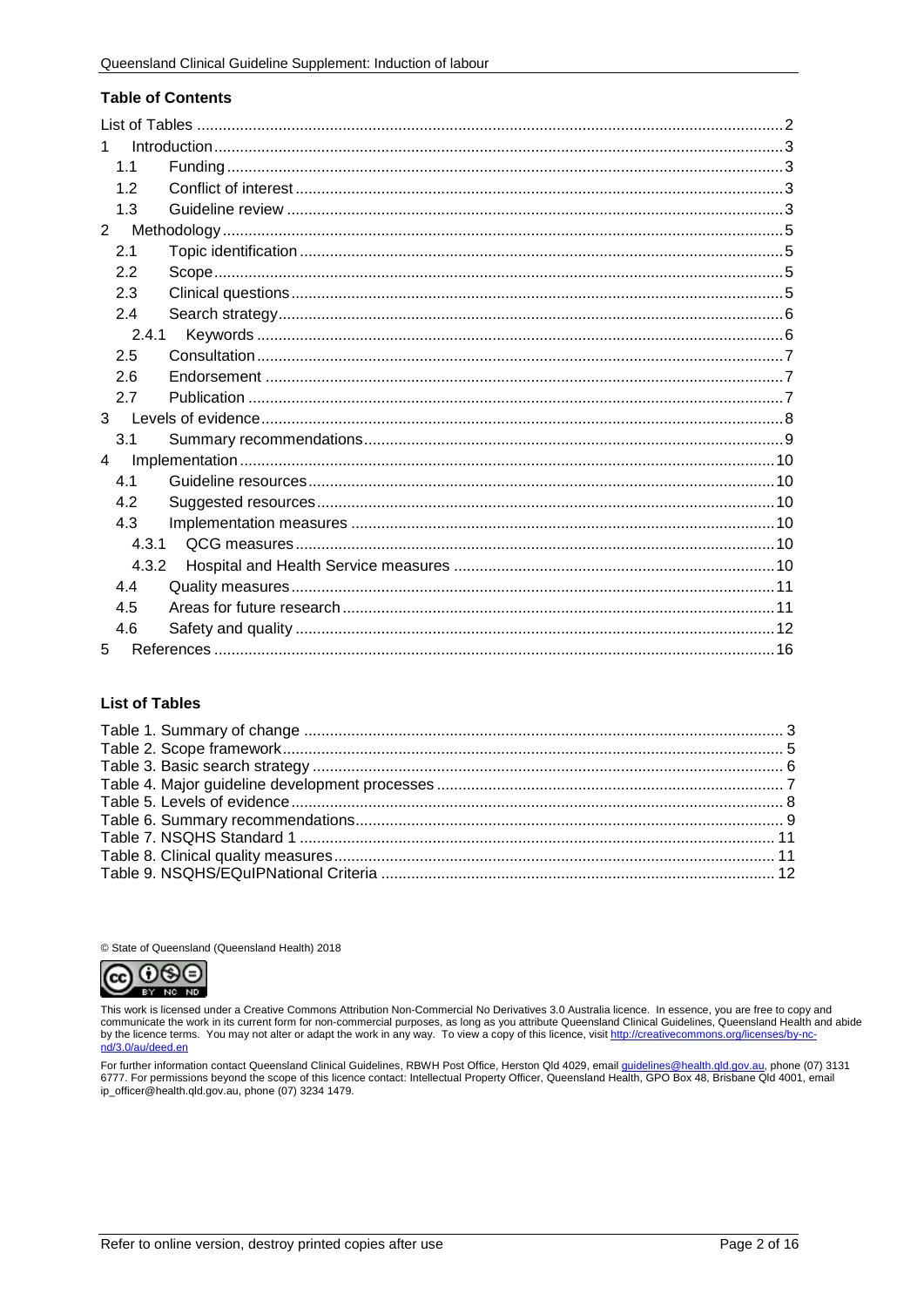# <span id="page-2-0"></span>**1 Introduction**

This document is a supplement to the Queensland Clinical Guideline (QCG) *Induction of labour.* It provides supplementary information regarding guideline development, makes summary recommendations, suggests measures to assist implementation and quality activities and summarises changes (if any) to the guideline since original publication. Refer to the guideline for abbreviations, acronyms, flow charts and acknowledgements.

## <span id="page-2-1"></span>**1.1 Funding**

The development of this guideline was funded by Healthcare Improvement Unit, Queensland Health. Consumer representatives were paid a standard fee. Other working party members participated on a voluntary basis.

### <span id="page-2-2"></span>**1.2 Conflict of interest**

Declarations of conflict of interest were sought from working party members. One working party member declared a conflict of interest and this was managed as per the Queensland Clinical Guidelines *[Conflict of Interest](https://www.health.qld.gov.au/qcg/development#coi)* statement.

### <span id="page-2-3"></span>**1.3 Guideline review**

Queensland clinical guidelines are reviewed every 5 years or earlier if significant new evidence emerges. [Table 1](#page-2-4) provides a summary of changes made to the guidelines since original publication.

| <b>Publication</b><br>date | <b>Identifier</b> | Summary of major change                                                                                                                                                                                                                                                                                                                                                                                                                                                                                                                                                                                                                                                                                                                                                                                         |  |
|----------------------------|-------------------|-----------------------------------------------------------------------------------------------------------------------------------------------------------------------------------------------------------------------------------------------------------------------------------------------------------------------------------------------------------------------------------------------------------------------------------------------------------------------------------------------------------------------------------------------------------------------------------------------------------------------------------------------------------------------------------------------------------------------------------------------------------------------------------------------------------------|--|
| August 2010                | MN11.22-V1-R16    | First publication<br>Endorsed by:<br><b>QCG Steering Committee</b><br>Statewide Maternity and Neonatal Clinical Network<br>Patient Safety and Quality Executive Committee                                                                                                                                                                                                                                                                                                                                                                                                                                                                                                                                                                                                                                       |  |
| October 2011               | MN11.22-V2-R16    | Minor formatting corrections<br>Table 18: Oxytocin considerations - Frequency of<br>temperature monitoring amended from 4 hourly to 2 hourly                                                                                                                                                                                                                                                                                                                                                                                                                                                                                                                                                                                                                                                                    |  |
| January 2014               | MN11.22-V3-R16    | Added: Section 1.5 Care if induction postponed<br>Added to Table 17 Indications for removal: re use of<br>dinoprostone gel following insufficient cervical ripening<br>Added to Table 19 Administration: re use of secondary IV<br>access<br>Added to Table 21. Monitoring: Additional assessments<br>before ARM<br>Added to Table 23 Uterine hypercontractility: Use of off-<br>licence sublingual GTN                                                                                                                                                                                                                                                                                                                                                                                                         |  |
| <b>April 2014</b>          | MN11.22-V4-R16    | Flowchart: Oxytocin row: shaded blue; frequency of<br>observations amended<br>Table 4 Term prelabour rupture of membranes,<br>Recommendations Deleted Recommend expedited IOL as<br>contradicts Early onset Group B streptococcal disease<br>guideline<br>Table 5 Previous caesarean section, Risk/Benefit deleted<br>content and added 'Refer to guideline: Vaginal birth after<br>caesarean section (VBAC)'<br>Table 17: Maximum dose and Indications for removal rows:<br>the timing for Dinoprostone gel administration amended to<br>be based on the woman's individual circumstances and the<br>obstetrician's discretion<br>Table 18: Cautions Amended wording from 'Oxytocin<br>should be used with caution.' to 'Oxytocin is contraindicated<br>in women with a previous uterine scar or high parity ' |  |

<span id="page-2-4"></span>Table 1. Summary of change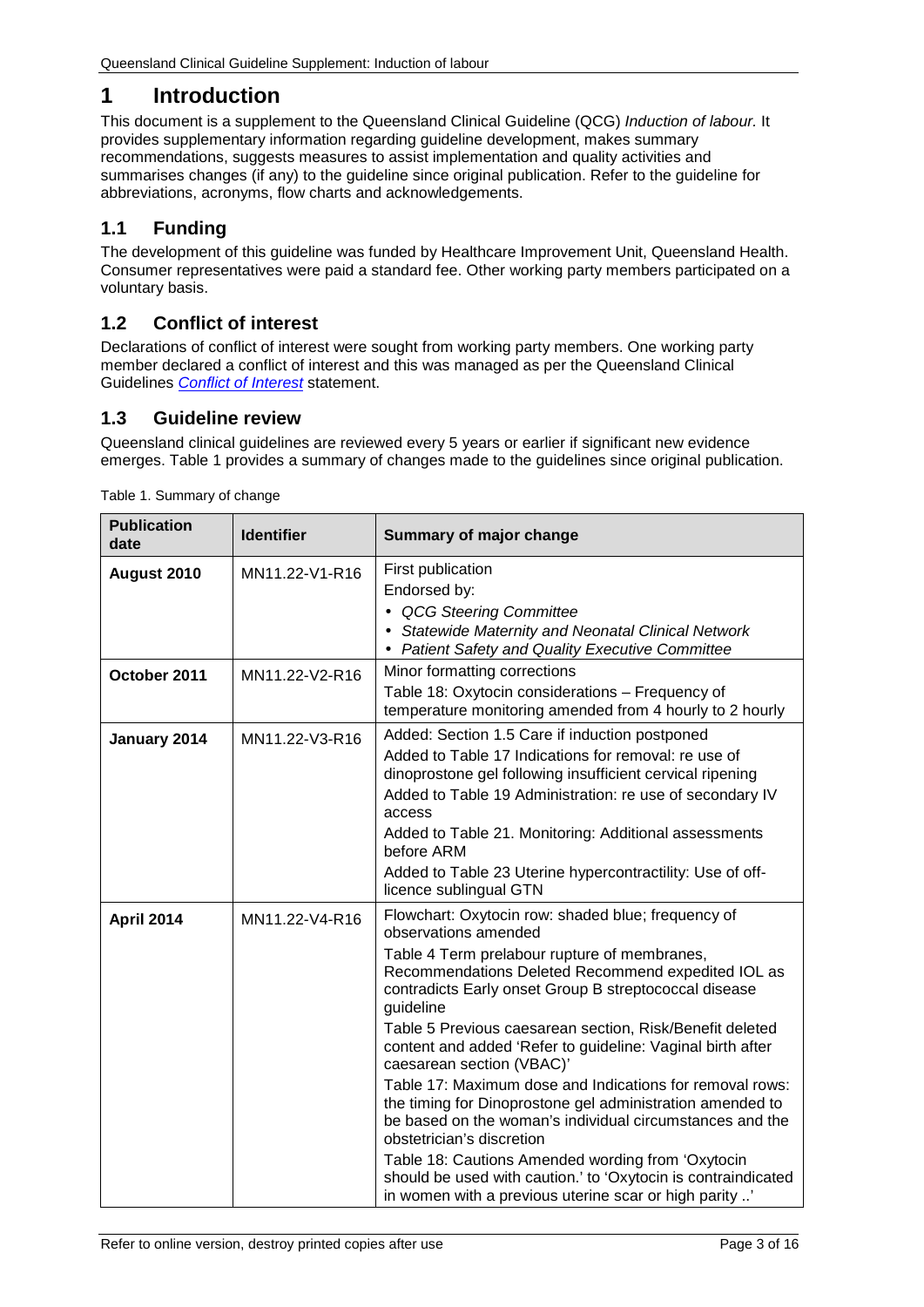| <b>Publication</b><br>date | <b>Identifier</b>                                                                                                                      | Summary of major change                                                                                          |  |
|----------------------------|----------------------------------------------------------------------------------------------------------------------------------------|------------------------------------------------------------------------------------------------------------------|--|
| <b>March 2017</b>          | MN17.22-V5-R22                                                                                                                         | First complete guideline review                                                                                  |  |
|                            |                                                                                                                                        | Endorsed by:                                                                                                     |  |
|                            |                                                                                                                                        | QCG Steering Committee                                                                                           |  |
|                            |                                                                                                                                        | Statewide Maternity and Neonatal Clinical Network                                                                |  |
| <b>June 2017</b>           | Amendment to Table 17 Post balloon catheter insertion.<br>MN17.22-V6-R22<br>Added to first row of table-monitoring: "engagement of the |                                                                                                                  |  |
|                            |                                                                                                                                        | fetal head" and "medical review required if malpresentation                                                      |  |
|                            |                                                                                                                                        | or fetal head 5/5 palpable after insertion"                                                                      |  |
|                            |                                                                                                                                        | Amendment to Flowchart Balloon catheter as above                                                                 |  |
| <b>July 2018</b>           | MN17.22-V7-R22                                                                                                                         | Change to TGA approvals for cervidil (dinoprostone)<br>Table 19: Indications for removal of dinoprostone pessary |  |
|                            |                                                                                                                                        | amended                                                                                                          |  |
|                            |                                                                                                                                        | From: Insufficient cervical ripening after 12 hours                                                              |  |
|                            |                                                                                                                                        | To: Insufficient cervical ripening after 24 hours                                                                |  |
|                            |                                                                                                                                        | Table 16: Balloon (transcervical) catheter insertion                                                             |  |
|                            |                                                                                                                                        | amended at 'Equipment'                                                                                           |  |
|                            |                                                                                                                                        | From: 26 French gauge Foley catheter                                                                             |  |
|                            |                                                                                                                                        | To: Foley catheter with balloon capacity of at least 30                                                          |  |
|                            |                                                                                                                                        | m <sub>L</sub>                                                                                                   |  |
|                            |                                                                                                                                        | Section 2.2 Concern for fetal wellbeing amended to align                                                         |  |
|                            |                                                                                                                                        | with intrapartum fetal surveillance terminology                                                                  |  |
|                            |                                                                                                                                        | From: decreased fetal movements, oligohydramnios,                                                                |  |
|                            |                                                                                                                                        | non-reassuring fetal surveillance test, fetal                                                                    |  |
|                            |                                                                                                                                        | abnormality                                                                                                      |  |
|                            |                                                                                                                                        | To:  decreased fetal movements, oligohydramnios,                                                                 |  |
|                            |                                                                                                                                        | abnormal fetal surveillance, fetal abnormality<br>Minor updates to reference list                                |  |
|                            |                                                                                                                                        | Guideline Supplement: Section 4.6 National Safety and                                                            |  |
|                            |                                                                                                                                        | Quality Health Service Standards (NSQHS) updated to                                                              |  |
|                            |                                                                                                                                        | align with 2017 publication of NSQHS standards                                                                   |  |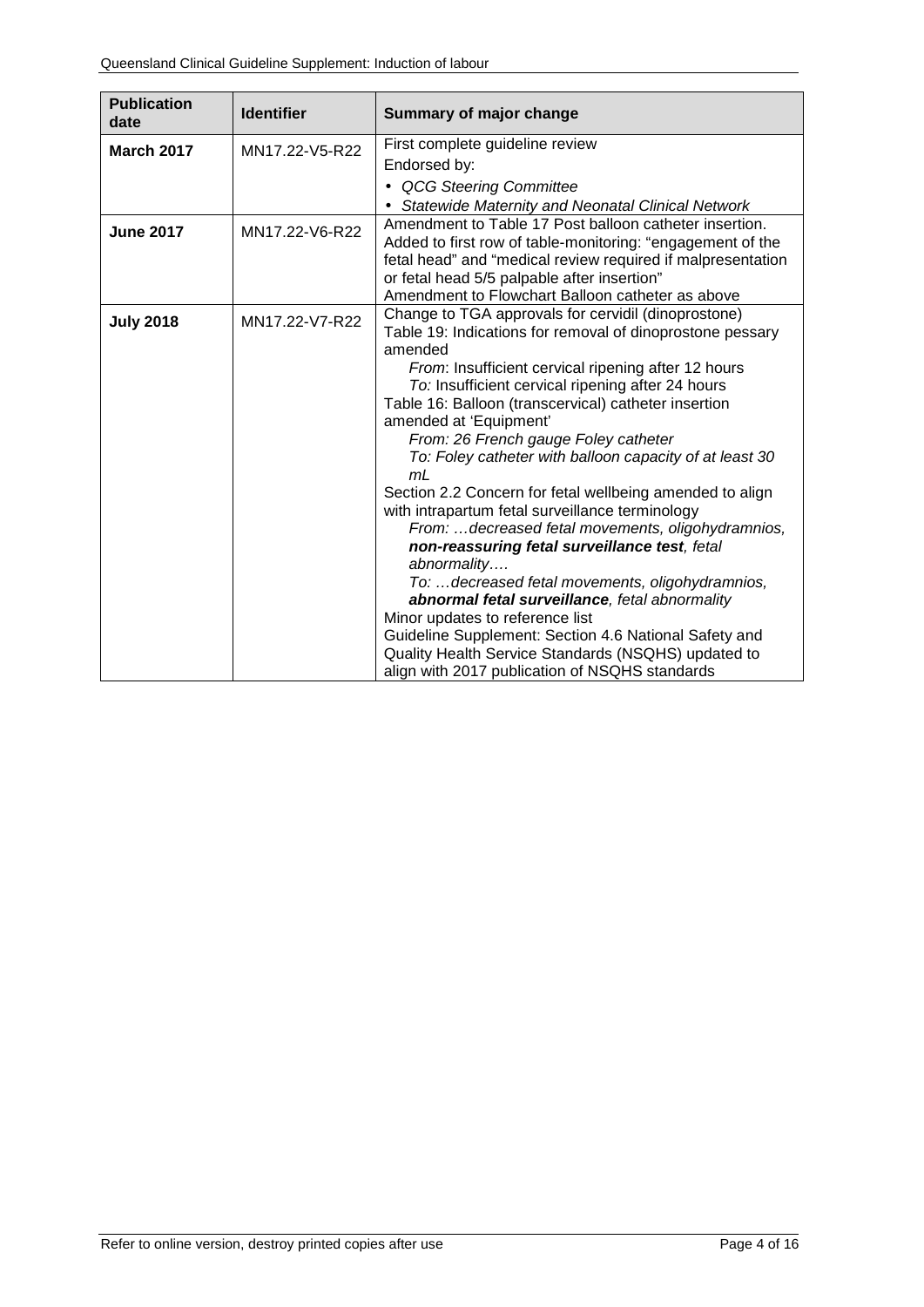# <span id="page-4-0"></span>**2 Methodology**

Queensland Clinical Guidelines (QCG) follows a rigorous process of guideline development. This process was endorsed by the Queensland Health Patient Safety and Quality Executive Committee in December 2009. The guidelines are best described as 'evidence informed consensus guidelines' and draw from the evidence base of existing national and international guidelines and the expert opinion of the working party.

## <span id="page-4-1"></span>**2.1 Topic identification**

The topic was identified as a priority by the Statewide Maternity and Neonatal Clinical Network at a forum in 2009.

## <span id="page-4-2"></span>**2.2 Scope**

<span id="page-4-4"></span>The scope of the guideline was determined using the following framework.

| <b>Scope framework</b> |                                                                                                                                                                                                                                                                                             |  |  |
|------------------------|---------------------------------------------------------------------------------------------------------------------------------------------------------------------------------------------------------------------------------------------------------------------------------------------|--|--|
| <b>Population</b>      | Pregnant women                                                                                                                                                                                                                                                                              |  |  |
| <b>Purpose</b>         | Identify assessment for and management of IOL                                                                                                                                                                                                                                               |  |  |
| Outcome                | Support evidence based decision making related to:<br>Assessment of suitability for IOL<br>Management during IOL                                                                                                                                                                            |  |  |
| <b>Exclusions</b>      | Routine antenatal and intrapartum care<br>Augmentation<br>IOL for termination of pregnancy<br>Other methods of IOL (e.g. acupuncture, hypnosis, homeopathy, castor oil,<br>enema, sexual intercourse, breast stimulation, nitrates)<br>Care covered in other Queensland Clinical Guidelines |  |  |

### <span id="page-4-3"></span>**2.3 Clinical questions**

The following clinical questions were generated to inform the guideline scope and purpose:

- What are the clinical indications for IOL?
- What clinical care should be provided to pregnant women where IOL has been agreed?
- What methods of IOL are recommended?
- For each method of IOL, what are the clinical considerations?
- What are the complications of IOL?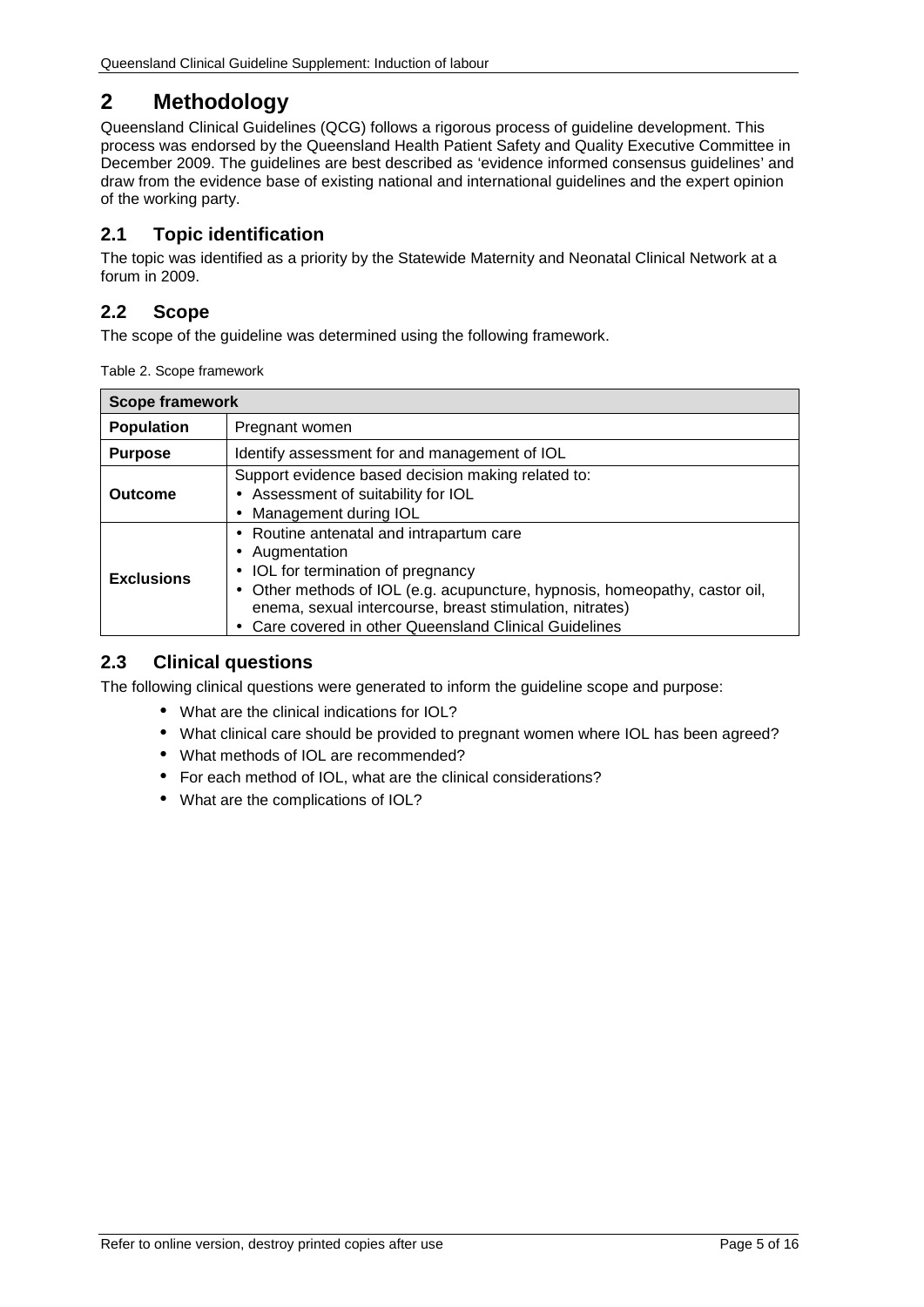### <span id="page-5-0"></span>**2.4 Search strategy**

A search of the literature was conducted during June to November 2016. The QCG search strategy is an iterative process that is repeated and amended as guideline development occurs (e.g. if additional areas of interest emerge, areas of contention requiring more extensive review are identified or new evidence is identified). All guidelines are developed using a basic search strategy. This involves both a formal and informal approach.

<span id="page-5-2"></span>

| <b>Step</b> |                                                                                                             | <b>Consideration</b>                                                                                                                                                                                                                                                                                                                                                                                                                                                                                                                             |
|-------------|-------------------------------------------------------------------------------------------------------------|--------------------------------------------------------------------------------------------------------------------------------------------------------------------------------------------------------------------------------------------------------------------------------------------------------------------------------------------------------------------------------------------------------------------------------------------------------------------------------------------------------------------------------------------------|
| 1.          | Review clinical guidelines<br>developed by other<br>reputable groups relevant to<br>the clinical speciality | This may include national and/or international guideline<br>writers, professional organisations, government<br>organisations, state based groups.<br>This assists the guideline writer to identify:<br>o The scope and breadth of what others have found useful<br>for clinicians and informs the scope and clinical question<br>development<br>o Identify resources commonly found in guidelines such as<br>flowcharts, audit criteria and levels of evidence<br>o Identify common search and key terms<br>o Identify common and key references |
| 2.          | Undertake a foundation<br>search using key search<br>terms                                                  | Construct a search using common search, key and MESH<br>terms identified during Step 1 above<br>Search the following databases<br>o PubMed<br>o CINAHL<br>o Medline<br>o Cochrane Central Register of Controlled Trials<br>o EBSCO<br>o Embase<br>Studies published in English less than or equal to 5 years<br>previous are reviewed in the first instance. If relevant, other<br>years may be searched<br>Save and document the search<br>Add other databases as relevant to the clinical area                                                 |
| 3.          | Develop search word list for<br>each clinical question.                                                     | This may require the development of clinical sub-questions<br>$\blacksquare$<br>beyond those identified in the initial scope.<br>Using the foundation search performed at Step 2 as the<br>baseline search framework, refine the search using the<br>specific terms developed for the clinical question<br>Save and document the search strategy undertaken for<br>each clinical question                                                                                                                                                        |
| 4.          | Other search strategies                                                                                     | Search the reference lists of reports and articles for<br>$\blacksquare$<br>additional studies<br>Access other sources for relevant literature<br>o Known resource sites<br>o Internet search engines<br>o Relevant text books                                                                                                                                                                                                                                                                                                                   |

#### <span id="page-5-1"></span>**2.4.1 Keywords**

The following keywords were used in the basic search strategy. Other keywords may have been used for specific aspects of the guideline:

Induc\* of labo\*r, labo\*r induc\*, IOL, membran\*, sweep\*, strip\*, guideline\*, fetal macrosomia, postterm, postdates, prolonged, pregnancy, fetal growth restriction, FGR, IUGR, intrahepatic cholestasis of pregnancy, obstetric cholestasis, maternal age, maternal request, guideline, prostaglandin, dinoprostone, oxytocin, twin\* pregnanc\*, balloon, transcervical, catheter, amniotomy, artificial rupture of membranes, ARM, fetal growth restriction, FGR, IUGR, risks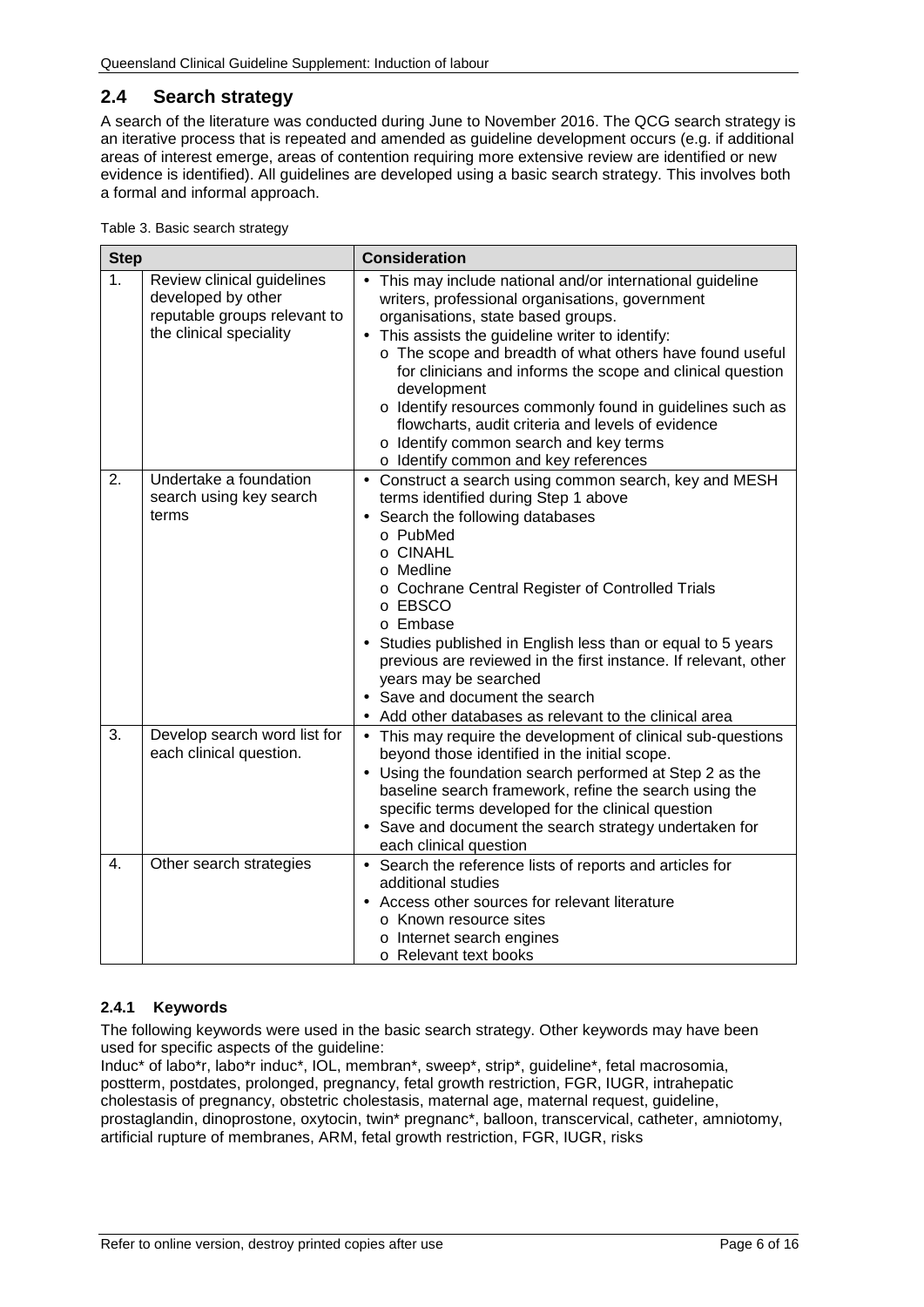## <span id="page-6-0"></span>**2.5 Consultation**

Major consultative and development processes occurred between August 2016 and November 2016. These are outlined in [Table 4.](#page-6-3)

| <b>Process</b>                   | <b>Activity</b>                                                                                                                                                                                                                                                                                                                                                                             |  |
|----------------------------------|---------------------------------------------------------------------------------------------------------------------------------------------------------------------------------------------------------------------------------------------------------------------------------------------------------------------------------------------------------------------------------------------|--|
| <b>Clinical lead</b>             | The nominated Clinical Lead was approved by QCG Steering Committee                                                                                                                                                                                                                                                                                                                          |  |
| <b>Consumer</b><br>participation | Consumer participation was invited from a range of consumer focused<br>organisations who had previously accepted an invitation for on-going<br>involvement with QCG                                                                                                                                                                                                                         |  |
| <b>Working party</b>             | An EOI for working party membership was distributed via email to<br>Queensland clinicians and stakeholders (~1000) in August 2016<br>The working party was recruited from responses received<br>Working party members who participated in the working party consultation<br>processes are acknowledged in the guideline<br>Working party consultation occurred in a virtual group via email |  |
| <b>Statewide</b><br>consultation | Consultation was invited from Queensland clinicians and stakeholders<br>(~1000) during November 2016<br>Feedback was received primarily via email<br>All feedback was compiled and provided to the clinical lead and working<br>party members for review and comment                                                                                                                        |  |

<span id="page-6-3"></span>

|  |  |  | Table 4. Major guideline development processes |  |
|--|--|--|------------------------------------------------|--|
|--|--|--|------------------------------------------------|--|

#### <span id="page-6-1"></span>**2.6 Endorsement**

The guideline was endorsed by the:

- Queensland Clinical Guidelines Steering Committee in February 2017
- $\mathbf{r}^{(1)}$ Statewide Maternity and Neonatal Clinical Network Queensland in February 2017

#### <span id="page-6-2"></span>**2.7 Publication**

The guideline and guideline supplement were published on the QCG website in March 2017.

The quideline can be cited as:

Queensland Clinical Guidelines. Induction of labour. Guideline No. MN17.22-V7-R22. Queensland Health. 2017. Available from:<http://www.health.qld.gov.au/qcg/>

The guideline supplement can be cited as:

Queensland Clinical Guidelines. Supplement: Induction of labour. Guideline No. MN17.22-V7-R22. Queensland Health. 2017. Available from: <http://www.health.qld.gov.au/qcg/>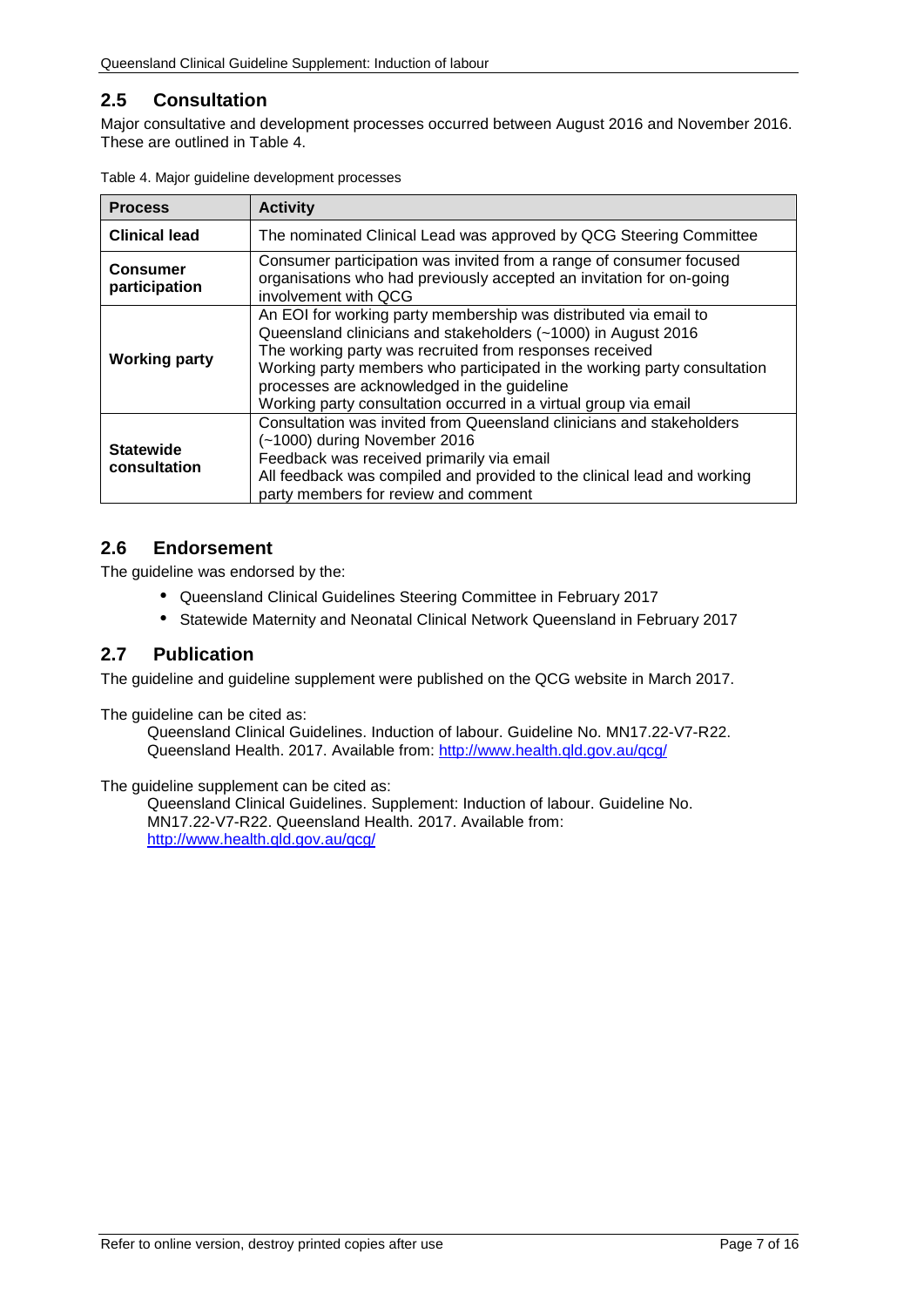# <span id="page-7-0"></span>**3 Levels of evidence**

The levels of evidence identified in the National Health and Medical Research Council (NHMRC) Levels of evidence and grades for recommendations for developers of guidelines (2009) were used to inform the summary recommendations. Levels of evidence are outline in [Table 5.](#page-7-1) Note that the 'consensus\*' definition in [Table 5](#page-7-1) is different from that proposed by the NHMRC. Instead, it relates to forms of evidence that are not identified by the NHMRC and/or that arise from the clinical experience of the guideline's clinical lead and working party.

<span id="page-7-1"></span>Table 5. Levels of evidence

| Levels of evidence |                                                                                                                                                                                                                                             |  |  |
|--------------------|---------------------------------------------------------------------------------------------------------------------------------------------------------------------------------------------------------------------------------------------|--|--|
|                    | Evidence obtained from a systematic review of all relevant randomised controlled<br>trials.                                                                                                                                                 |  |  |
| $\mathbf{u}$       | Evidence obtained from at least one properly designed randomised controlled trial.                                                                                                                                                          |  |  |
| $III-1$            | Evidence obtained from well-designed pseudo randomised controlled trials<br>(alternate allocation or some other method).                                                                                                                    |  |  |
| $III-2$            | Evidence obtained from comparative studies including systematic review of such<br>studies with concurrent controls and allocation not randomised (cohort studies),<br>case control studies or interrupted time series with a control group. |  |  |
| $III-3$            | Evidence obtained from comparative studies with historical control, two or more<br>single arm studies, or interrupted time series without parallel control group.                                                                           |  |  |
| IV                 | Evidence obtained from case series, either post-test or pre-test and post-test.                                                                                                                                                             |  |  |
| Consensus*         | Opinions based on respected authorities, descriptive studies or reports of expert<br>committees or clinical experience of the working party.                                                                                                |  |  |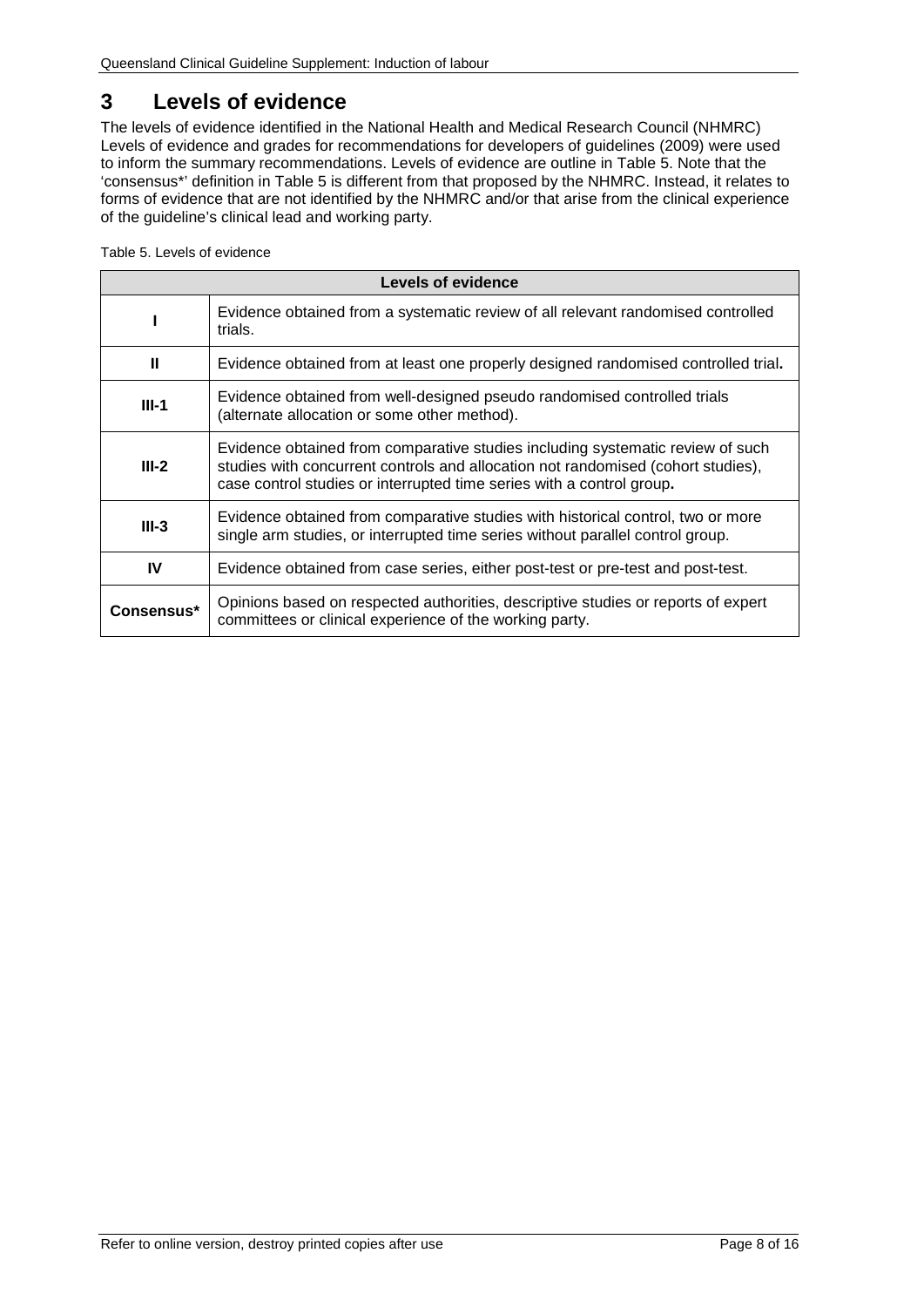## <span id="page-8-0"></span>**3.1 Summary recommendations**

Summary recommendations and levels of evidence are outlined in [Table 6.](#page-8-1)

<span id="page-8-1"></span>Table 6. Summary recommendations

|                  | <b>Recommendation</b>                                                                                                                                                                                                                                                                                                                                                                                             | <b>Grading of evidence</b> |
|------------------|-------------------------------------------------------------------------------------------------------------------------------------------------------------------------------------------------------------------------------------------------------------------------------------------------------------------------------------------------------------------------------------------------------------------|----------------------------|
| 1.               | Document the indication for induction <sup>1</sup>                                                                                                                                                                                                                                                                                                                                                                | <b>Consensus</b>           |
| 2.               | Discuss with the woman:<br>· Reason for induction<br>Method of induction<br>Potential risks and benefits<br>Options for pain relief<br>Options if unsuccessful<br>Options if IOL declined or postponed                                                                                                                                                                                                            | <b>Consensus</b>           |
| 3.               | Assess the cervix using the Modified Bishop Score <sup>1</sup>                                                                                                                                                                                                                                                                                                                                                    | <b>Consensus</b>           |
| 4.               | Care if IOL declined from 42 <sup>+0</sup> weeks:<br>Offer at least twice weekly assessment for fetal well-being from<br>42 <sup>+0</sup> weeks <sup>1,2</sup> , including:<br>o Cardiotocography (CTG) <sup>3</sup><br>o Ultrasound assessment of amniotic fluid volume using<br>estimation of deepest vertical pocket <sup>4</sup>                                                                              | II <sup>1</sup>            |
| 5.               | When a booked induction of labour is postponed:<br>Perform an assessment of maternal and fetal wellbeing<br>Develop a plan with the woman for continued care including:<br>o Arrangements for ongoing monitoring (if required)<br>o Return for IOL<br>o Advise the woman to contact the facility if concerned about<br>her wellbeing or that of her baby<br>Document the assessment and plan in the health record | <b>Consensus</b>           |
| 6.               | Prolonged pregnancy: for women with uncomplicated pregnancies,<br>recommend IOL from 41 <sup>+0</sup> weeks <sup>5</sup>                                                                                                                                                                                                                                                                                          | II <sup>1</sup>            |
| $\overline{7}$ . | After ARM, commence oxytocin early to assist with establishing<br>labour <sup>1</sup>                                                                                                                                                                                                                                                                                                                             | <b>Consensus</b>           |
| 8.               | Record oxytocin infusion rates in milliunit/minute rather than<br>mL/hour. <sup>1</sup>                                                                                                                                                                                                                                                                                                                           | <b>Consensus</b>           |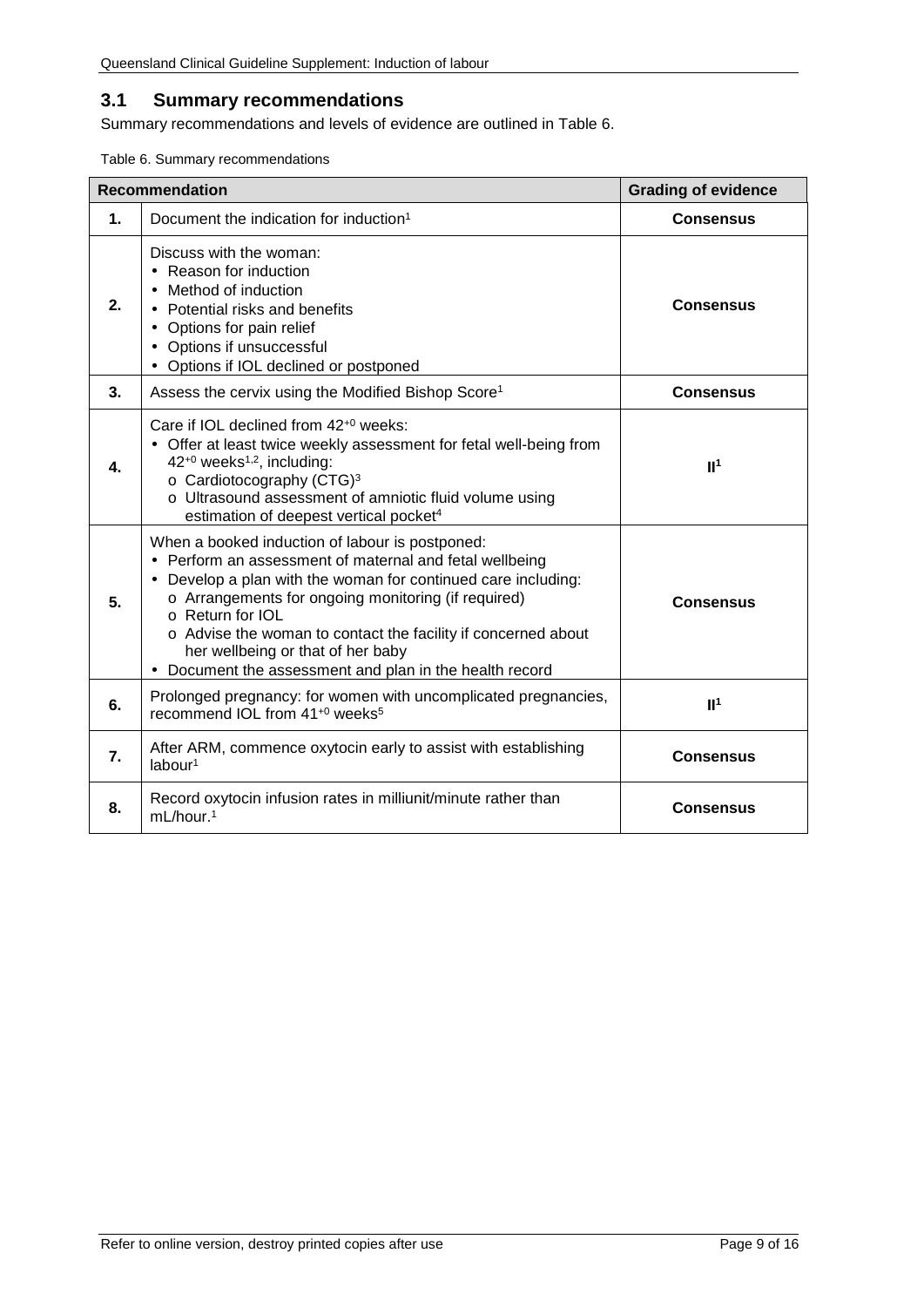## <span id="page-9-0"></span>**4 Implementation**

This guideline is applicable to all Queensland public and private maternity facilities. It can be downloaded in Portable Document Format (PDF) from [www.health.qld.gov.au/qcg](http://www.health.qld.gov.au/qcg)

#### <span id="page-9-1"></span>**4.1 Guideline resources**

The following guideline components are provided on the website as separate resources:

- Flowchart: Induction of labour
- Education resource: Induction of labour
- Knowledge assessment: Induction of labour  $\mathbf{r}$
- Parent information: Induction of labour

#### <span id="page-9-2"></span>**4.2 Suggested resources**

During the development process stakeholders identified additional resources with potential to complement and enhance guideline implementation and application. The following resources have not been sourced or developed by QCG but are suggested as complimentary to the guideline:

- Local protocols regarding the use of water immersion if telemetry monitoring is available
- Local protocols for oxytocin dilution preparations where close fluid monitoring is required (e.g. cardiac conditions)
- Resources (e.g. education and training, notifications) to support clinicians transition to the standard oxytocin regimen
- Local protocols for outpatient management of induction of labour (where this is an option) that include inclusion/exclusion criteria, information for women, monitoring requirements, indications for return to hospital, clinical governance and monitoring of the service and outcomes

#### <span id="page-9-3"></span>**4.3 Implementation measures**

<span id="page-9-4"></span>Suggested activities to assist implementation of the guideline are outlined below.

#### **4.3.1 QCG measures**

- Notify Chief Executive Officer and relevant stakeholders  $\mathbf{r}$
- Monitor emerging new evidence to ensure guideline reflects contemporaneous practice
- Capture user feedback
- $\mathbb{R}^{n-1}$ Record and manage change requests
- Review guideline in 2022

#### <span id="page-9-5"></span>**4.3.2 Hospital and Health Service measures**

Initiate, promote and support local systems and processes to integrate the guideline into clinical practice, including:

- Hospital and Health Service (HHS) Executive endorse the guidelines and their use in the HHS and communicate this to staff
- Promote the introduction of the guideline to relevant health care professionals
- Support education and training opportunities relevant to the guideline and service capabilities
- Align clinical care with guideline recommendations
- Undertake relevant implementation activities as outlined in the *Guideline implementation checklist* available at [www.health.qld.gov.au/qcg](http://www.health.qld.gov.au/qcg)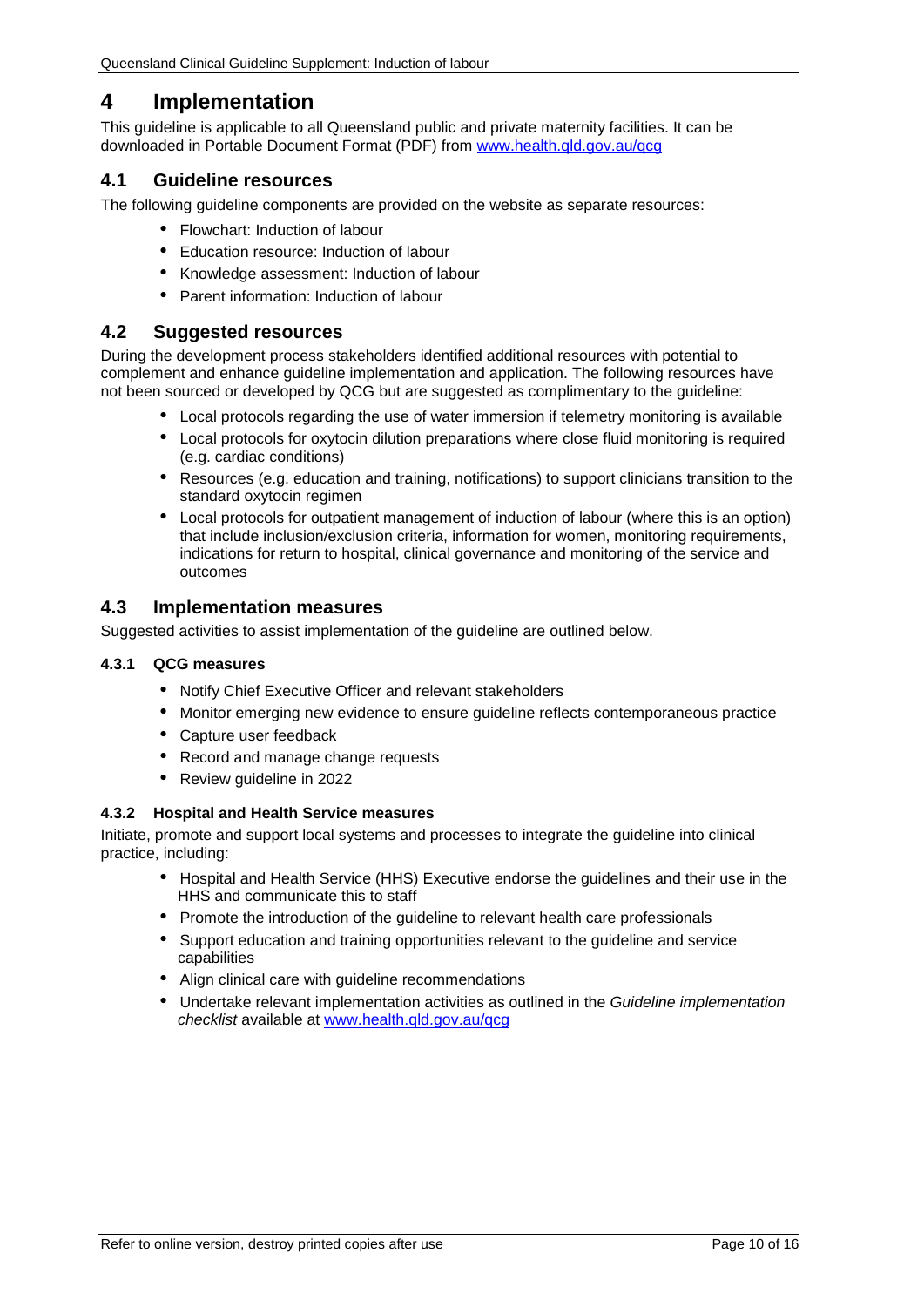#### <span id="page-10-0"></span>**4.4 Quality measures**

Auditing of guideline recommendations and content assists with identifying quality of care issues and provides evidence of compliance with the National Safety and Quality Health Service (NSQHS)Standards6 [Refer to [Table 7. NSQHS Standard 1\]](#page-10-2). Suggested audit and quality measures are identified in [Table 8. Clinical quality measures.](#page-10-3)

<span id="page-10-2"></span>Table 7. NSQHS Standard 1

| <b>NSQHS Standard 1: Clinical governance</b>  |                                                                                                                                                                                           |  |  |
|-----------------------------------------------|-------------------------------------------------------------------------------------------------------------------------------------------------------------------------------------------|--|--|
| <b>Clinical performance and effectiveness</b> |                                                                                                                                                                                           |  |  |
| Criterion 1.27:                               | <b>Actions required:</b>                                                                                                                                                                  |  |  |
| Evidence based care                           | Provide clinicians with ready access to best-practice<br>a.<br>guidelines, integrated care pathways, clinical pathways and<br>decision support tools relevant to their clinical practice  |  |  |
|                                               | Support clinicians to use the best available evidence,<br>b.<br>including relevant clinical care standards developed by the<br>Australian Commission on Safety and Quality in Health Care |  |  |

#### <span id="page-10-3"></span>Table 8. Clinical quality measures

| <b>No</b>        | <b>Audit criteria</b>                                                                                                                                                       | <b>Guideline section</b>                        |
|------------------|-----------------------------------------------------------------------------------------------------------------------------------------------------------------------------|-------------------------------------------------|
| 1 <sub>1</sub>   | Proportion of women who gave birth beyond $42^{+0}$ weeks<br>gestation                                                                                                      | Section 2.1 Prolonged<br>pregnancy prevention   |
| 2.               | Proportion of women who declined IOL, who received at least<br>twice weekly assessment of fetal well-being from 42 <sup>+0</sup> weeks<br>gestation (CTG and USS)           | Section 1.2 IOL declined<br>or postponed        |
| 3.               | Proportion of women who have a documented indication for<br>the IOL in their health record                                                                                  | Section 1.1<br>Communication and<br>information |
| 4 <sub>1</sub>   | Proportion of women who have a documented modified Bishop<br>score (MBS) in their health record before IOL commences                                                        | Section 3 Pre IOL<br>assessment                 |
| 5.               | Proportion of women who had a CTG performed before IOL<br>commences                                                                                                         | Section 3 Pre IOL<br>assessment                 |
| 6.               | Proportion of women with intact membranes and unfavourable<br>cervix (MBS 6 or less) where an ARM was<br>attempted/performed as the primary method of IOL (low<br>expected) | Section 4 Methods of<br>IOL                     |
| $\overline{7}$ . | Proportion of women who had ARM as the primary method of<br>IOL, and commenced oxytocin within four hours                                                                   | Section 4.3 Artificial<br>rupture of membranes  |

#### <span id="page-10-1"></span>**4.5 Areas for future research**

During development the following areas were identified as having limited or poor quality evidence to inform clinical decision making. Further research in these areas may be useful:

- Women's experiences and preferences in relation to IOL and expectant management
- The influence of maternal ethnicity on timing of IOL for prolonged pregnancy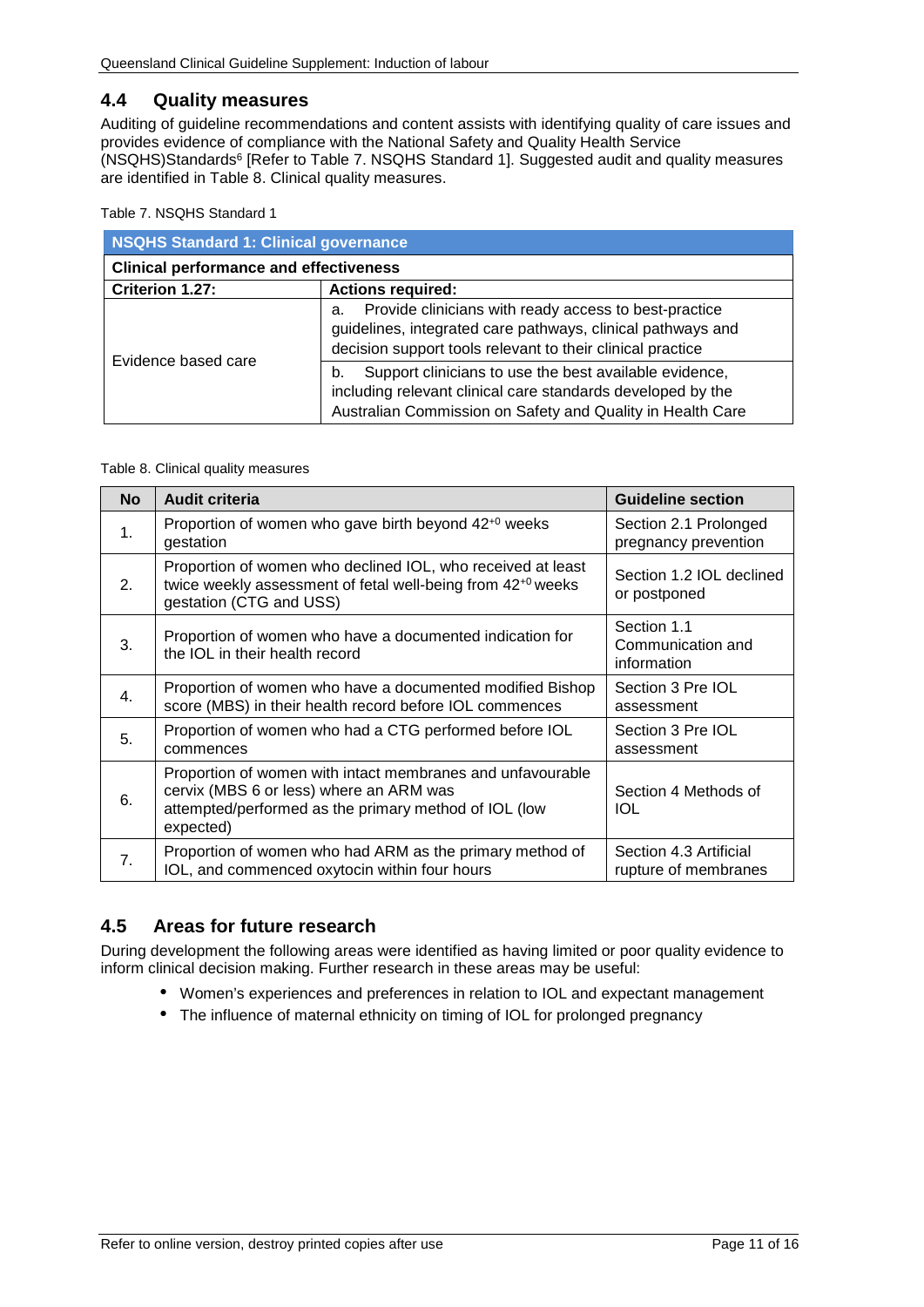## **4.6 Safety and quality**

Implementation of this guideline provides evidence of compliance with the National Safety and Quality Health Service Standards and Australian Council on Healthcare Standards (ACHS) Evaluation and Quality Improvement Program (EQuIP) National accreditation programs.<sup>6,7</sup>

Table 9. NSQHS/EQuIPNational Criteria

<span id="page-11-1"></span><span id="page-11-0"></span>

| <b>NSQHS/EQuIPNational Criteria</b>                                                                                                                                                                                              | <b>Actions required</b>                                                                                                                                                                                                                                                                                                                                                                                                                                                   | <b>b</b> Evidence of compliance                                                                                                                                                                                                                                                                                                                                                                                                                                                               |
|----------------------------------------------------------------------------------------------------------------------------------------------------------------------------------------------------------------------------------|---------------------------------------------------------------------------------------------------------------------------------------------------------------------------------------------------------------------------------------------------------------------------------------------------------------------------------------------------------------------------------------------------------------------------------------------------------------------------|-----------------------------------------------------------------------------------------------------------------------------------------------------------------------------------------------------------------------------------------------------------------------------------------------------------------------------------------------------------------------------------------------------------------------------------------------------------------------------------------------|
| <b>NSQHS Standard 1: Clinical governance</b>                                                                                                                                                                                     |                                                                                                                                                                                                                                                                                                                                                                                                                                                                           |                                                                                                                                                                                                                                                                                                                                                                                                                                                                                               |
| Patient safety and quality systems<br>Safety and quality systems are<br>integrated with governance processes<br>to enable organisations to actively<br>manage and improve the safety and<br>quality of health care for patients. | Diversity and high risk groups<br>1.15 The health service organisation:<br>a. Identifies the diversity of the consumers using its services<br>b. Identifies groups of patients using its services who are at higher<br>risk of harm<br>c. Incorporates information on the diversity of its consumers and<br>higher-risk groups into the planning and delivery of care                                                                                                     | Assessment and care appropriate to the cohort of patients is<br>identified in the guideline<br>High risk groups are identified in the guideline<br>Þ<br>The guideline is based on the best available evidence<br>b                                                                                                                                                                                                                                                                            |
| <b>Clinical performance and</b><br>effectiveness<br>The workforce has the right<br>qualifications, skills and supervision to<br>provide safe, high-quality health care to<br>patients.                                           | <b>Evidence based care</b><br>1.27 The health service organisation has processes that:<br>a. Provide clinicians with ready access to best-practice guidelines,<br>integrated care pathways, clinical pathways and decision support<br>tools relevant to their clinical practice<br>b. Support clinicians to use the best available evidence, including<br>relevant clinical care standards developed by the Australian<br>Commission on Safety and Quality in Health Care | Queensland Clinical Guidelines is funded by Queensland Health<br>b<br>to develop clinical guidelines relevant to the service line to guide<br>safe patient care across Queensland<br>The guideline provides evidence-based and best practice<br>recommendations for care<br><b>D</b> The guideline is endorsed for use in Queensland Health<br>facilities.<br>A desktop icon is available on every Queensland Health<br>computer desktop to provide quick and easy access to the<br>guideline |
|                                                                                                                                                                                                                                  | Performance management<br>1.22 The health service organisation has valid and reliable<br>performance review processes that:<br>a. Require members of the workforce to regularly take part in a<br>review of their performance<br>b. Identify needs for training and development in safety and quality<br>c. Incorporate information on training requirements into the<br>organisation's training system                                                                   | The guideline has accompanying educational resources to<br>support ongoing safety and quality education for identified<br>professional and personal development. The resources are<br>freely available on the internet http://www.health.qld.gov.au/qcg                                                                                                                                                                                                                                       |
| Patient safety and quality systems<br>Safety and quality systems are<br>integrated with governance processes<br>to enable organisations to actively<br>manage and improve the safety and<br>quality of health care for patients. | <b>Policies and procedures</b><br>1.7 The health service organisation uses a risk management<br>approach to:<br>a. Set out, review, and maintain the currency and effectiveness of,<br>policies, procedures and protocols<br>b. Monitor and take action to improve adherence to policies,<br>procedures and protocols<br>c. Review compliance with legislation, regulation and jurisdictional<br>requirements                                                             | <b>D</b> QCG has established processes to review and maintain all<br>guidelines and associated resources<br><b>b</b> Change requests are managed to ensure currency of published<br>quidelines<br><b>p</b> Implementation tools and checklist are provided to assist with<br>adherence to guidelines<br>Suggested audit criteria are provided in guideline supplement<br>þ<br>The guidelines comply with legislation, regulation and<br>þ<br>jurisdictional requirements                      |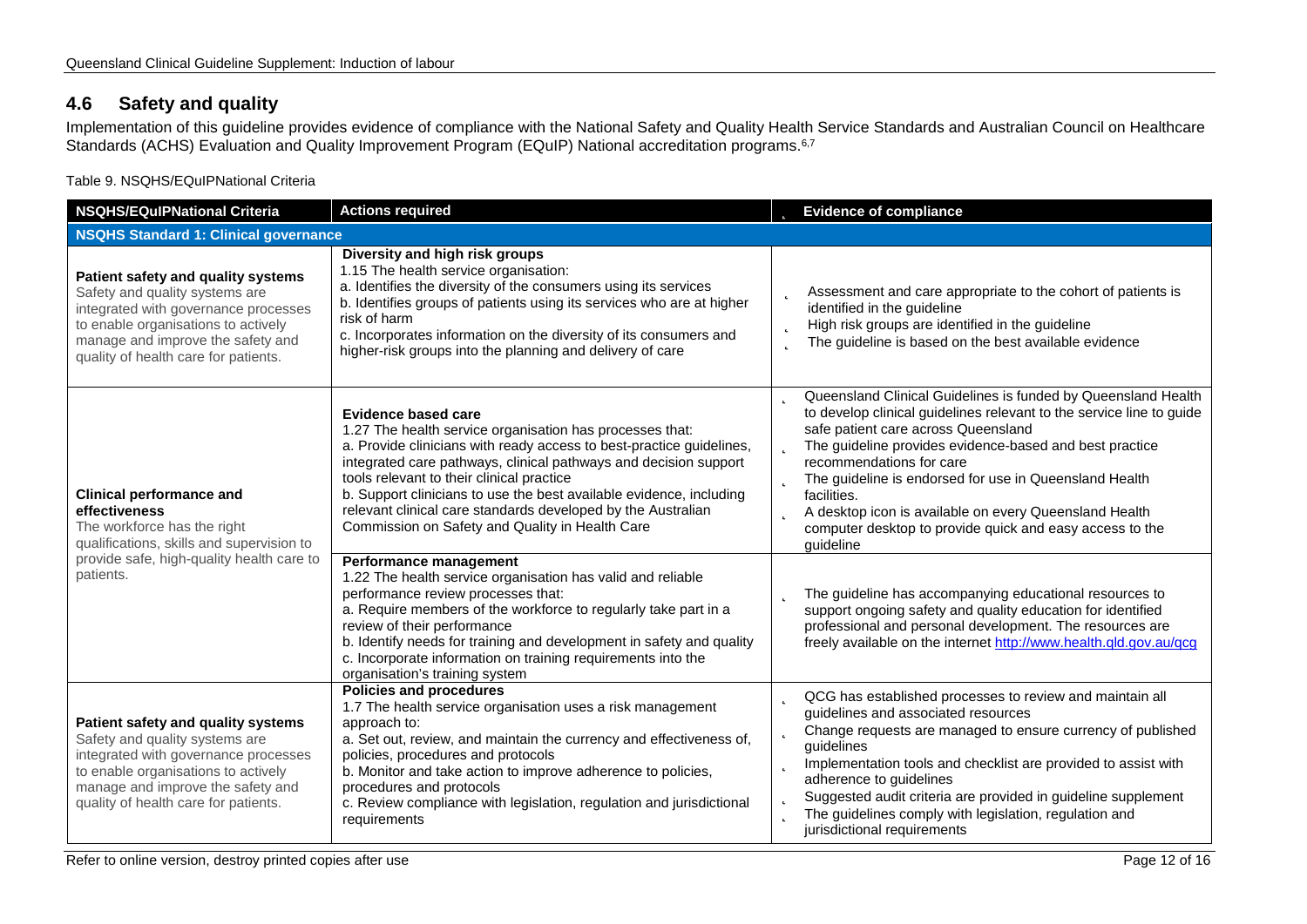| <b>NSQHS/EQuIPNational Criteria</b>                                                                                                                                                                                                                                                                                        | <b>Actions required</b>                                                                                                                                                                                                                                                                                                                                                                                                                                                                                                                                                                                                                                                                                                                                                                                                                                                                                                                                                                                |                       | <b>b</b> Evidence of compliance                                                                                                                                                                                                                                                                                                                                                                                                                             |
|----------------------------------------------------------------------------------------------------------------------------------------------------------------------------------------------------------------------------------------------------------------------------------------------------------------------------|--------------------------------------------------------------------------------------------------------------------------------------------------------------------------------------------------------------------------------------------------------------------------------------------------------------------------------------------------------------------------------------------------------------------------------------------------------------------------------------------------------------------------------------------------------------------------------------------------------------------------------------------------------------------------------------------------------------------------------------------------------------------------------------------------------------------------------------------------------------------------------------------------------------------------------------------------------------------------------------------------------|-----------------------|-------------------------------------------------------------------------------------------------------------------------------------------------------------------------------------------------------------------------------------------------------------------------------------------------------------------------------------------------------------------------------------------------------------------------------------------------------------|
| <b>NSQHS Standard 2: Partnering with Consumers</b>                                                                                                                                                                                                                                                                         |                                                                                                                                                                                                                                                                                                                                                                                                                                                                                                                                                                                                                                                                                                                                                                                                                                                                                                                                                                                                        |                       |                                                                                                                                                                                                                                                                                                                                                                                                                                                             |
| <b>Health literacy</b><br>Health service organisations<br>communicate with consumers in a way<br>that supports effective partnerships.                                                                                                                                                                                     | <b>Communication that supports effective partnerships</b><br>2.8 The health service organisation uses communication<br>mechanisms that are tailored to the diversity of the consumers who<br>use its services and, where relevant, the diversity of the local<br>community<br>2.9 Where information for patients, carers, families and consumers<br>about health and health services is developed internally, the<br>organisation involves consumers in its development and review<br>2.10 The health service organisation supports clinicians to<br>communicate with patients, carers, families and consumers about<br>health and health care so that:<br>a. Information is provided in a way that meets the needs of patients,<br>carers, families and consumers<br>b. Information provided is easy to understand and use<br>c. The clinical needs of patients are addressed while they are in the<br>health service organisation<br>d. Information needs for ongoing care are provided on discharge | b<br>Þ                | <b>b</b> Consumer consultation was sought and obtained during the<br>development of the guideline. Refer to the acknowledgement<br>section of the guideline for details<br>Consumer information is developed to align with the guideline<br>and included consumer involvement during development and<br>review<br>The consumer information was developed using plain English<br>and with attention to literacy and ease of reading needs of the<br>consumer |
| Partnering with consumers in<br>organisational design and<br>governance<br>Consumers are partners in the design<br>and governance of the organisation.                                                                                                                                                                     | Partnerships in healthcare governance planning, design,<br>measurement and evaluation<br>2.11 The health service organisation:<br>a. Involves consumers in partnerships in the governance of, and to<br>design, measure and evaluate, health care<br>b. Has processes so that the consumers involved in these<br>partnerships reflect the diversity of consumers who use the service<br>or, where relevant, the diversity of the local community<br>2.14 The health service organisation works in partnership with<br>consumers to incorporate their views and experiences into training<br>and education for the workforce                                                                                                                                                                                                                                                                                                                                                                            | Þ<br>$\mathbf b$<br>þ | Consumers are members of guideline working parties<br>The guideline is based on the best available evidence<br>The guidelines and consumer information are endorsed by the<br>QCG and Queensland Statewide Maternity and Neonatal Clinical<br>Network Steering Committees which includes consumer<br>membership                                                                                                                                             |
| <b>NSQHS Standard 4: Medication safety</b>                                                                                                                                                                                                                                                                                 |                                                                                                                                                                                                                                                                                                                                                                                                                                                                                                                                                                                                                                                                                                                                                                                                                                                                                                                                                                                                        |                       |                                                                                                                                                                                                                                                                                                                                                                                                                                                             |
| <b>Clinical governance and quality</b><br>improvement to support medication<br>management<br>Organisation-wide systems are used to<br>support and promote safety for<br>procuring, supplying, storing,<br>compounding, manufacturing,<br>prescribing, dispensing, administering<br>and monitoring the effects of medicines | Integrating clinical governance<br>4.1 Clinicians use the safety and quality systems from the Clinical<br>Governance Standard when:<br>a. Implementing policies and procedures for medication<br>management<br>b. Managing risks associated with medication management<br>c. Identifying training requirements for medication management                                                                                                                                                                                                                                                                                                                                                                                                                                                                                                                                                                                                                                                               |                       | The guideline provides current evidence based<br>recommendations about medication                                                                                                                                                                                                                                                                                                                                                                           |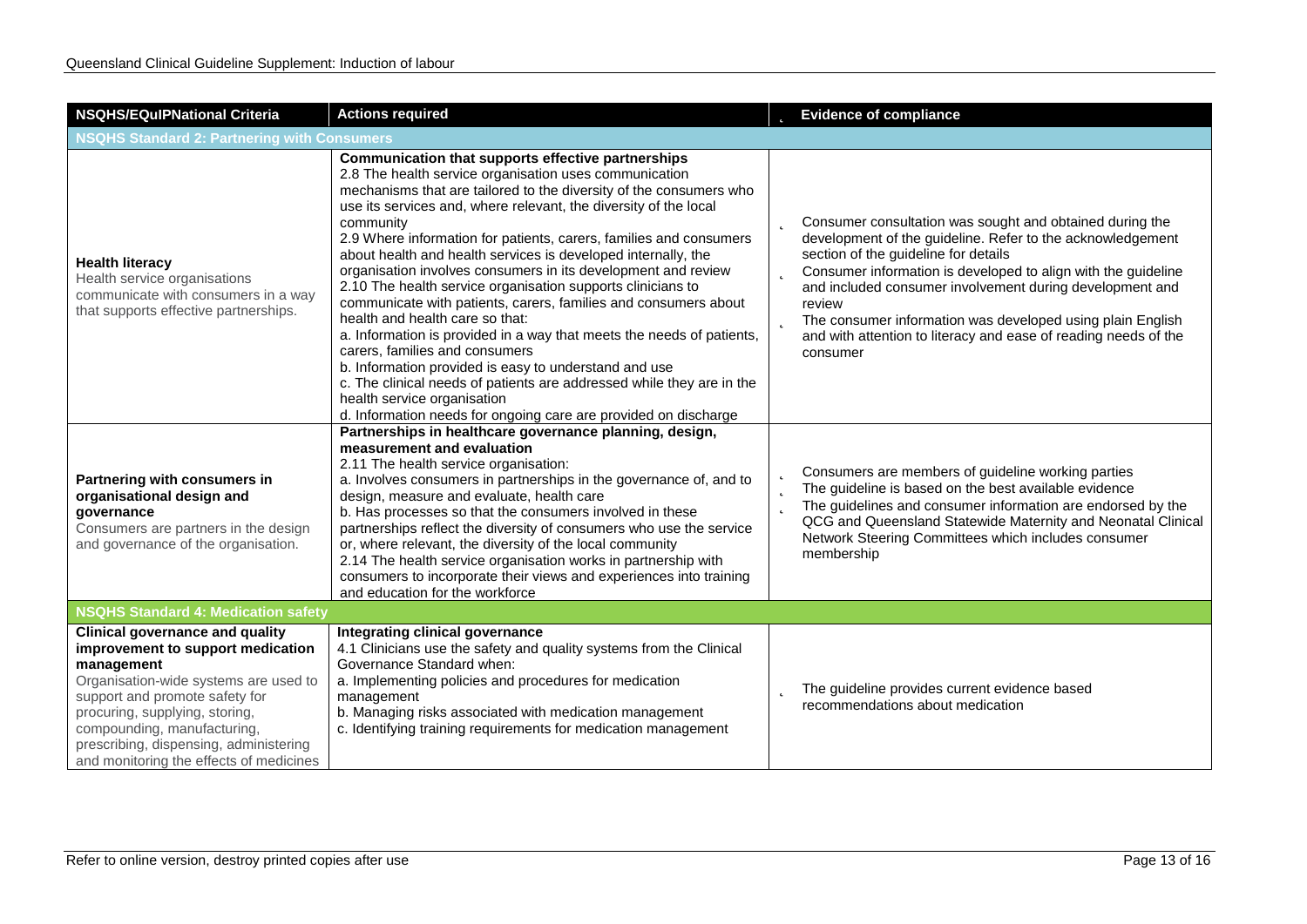| <b>NSQHS/EQulPNational Criteria</b>                                                                                                                                                                                                           | <b>Actions required</b>                                                                                                                                                                                                                                                                                                                                                                                                                                                                                                                                                                                                                                                                                                                                                                                                                                                                                                                                                                                                                                                                                                                                                                                                                                                                            | <b>b</b> Evidence of compliance                                                                                                                                                                                                                                                                                                                                                                                                                                                                |
|-----------------------------------------------------------------------------------------------------------------------------------------------------------------------------------------------------------------------------------------------|----------------------------------------------------------------------------------------------------------------------------------------------------------------------------------------------------------------------------------------------------------------------------------------------------------------------------------------------------------------------------------------------------------------------------------------------------------------------------------------------------------------------------------------------------------------------------------------------------------------------------------------------------------------------------------------------------------------------------------------------------------------------------------------------------------------------------------------------------------------------------------------------------------------------------------------------------------------------------------------------------------------------------------------------------------------------------------------------------------------------------------------------------------------------------------------------------------------------------------------------------------------------------------------------------|------------------------------------------------------------------------------------------------------------------------------------------------------------------------------------------------------------------------------------------------------------------------------------------------------------------------------------------------------------------------------------------------------------------------------------------------------------------------------------------------|
| <b>NSQHS Standard 5: Comprehensive care</b>                                                                                                                                                                                                   |                                                                                                                                                                                                                                                                                                                                                                                                                                                                                                                                                                                                                                                                                                                                                                                                                                                                                                                                                                                                                                                                                                                                                                                                                                                                                                    |                                                                                                                                                                                                                                                                                                                                                                                                                                                                                                |
| <b>Clinical governance and quality</b><br>improvement to support<br>comprehensive care<br>Systems are in place to support<br>clinicians to deliver comprehensive care                                                                         | Integrating clinical governance<br>5.1 Clinicians use the safety and quality systems from the Clinical<br>Governance Standard when:<br>a. Implementing policies and procedures for comprehensive care<br>b. Managing risks associated with comprehensive care<br>c. Identifying training requirements to deliver comprehensive care<br><b>Partnering with consumers</b><br>5.3 Clinicians use organisational processes from the Partnering with<br>Consumers Standard when providing comprehensive care to:<br>a. Actively involve patients in their own care<br>b. Meet the patient's information needs<br>c. Share decision-making                                                                                                                                                                                                                                                                                                                                                                                                                                                                                                                                                                                                                                                               | <b>b</b> The guideline has accompanying educational resources to<br>support ongoing safety and quality education for identified<br>professional and personal development. The resources are<br>freely available on the internet http://www.health.qld.gov.au/qcg<br>The guideline provides evidence-based and best practice<br>recommendations for care<br><b>b</b> Consumer information is developed for the guideline                                                                        |
| NSQHS Standard 6: Communicating for safety                                                                                                                                                                                                    |                                                                                                                                                                                                                                                                                                                                                                                                                                                                                                                                                                                                                                                                                                                                                                                                                                                                                                                                                                                                                                                                                                                                                                                                                                                                                                    |                                                                                                                                                                                                                                                                                                                                                                                                                                                                                                |
| <b>Clinical governance and quality</b><br>improvement to support effective<br>communication<br>Systems are in place for effective and<br>coordinated communication that<br>supports the delivery of continuous and<br>safe care for patients. | Integrating clinical governance<br>6.1 Clinicians use the safety and quality systems from the Clinical<br>Governance Standard when:<br>a. Implementing policies and procedures to support effective clinical<br>communication<br>b. Managing risks associated with clinical communication<br>c. Identifying training requirements for effective and coordinated<br>clinical communication<br><b>Partnering with consumers</b><br>6.3 Clinicians use organisational processes from the Partnering with<br>Consumers Standard to effectively communicate with patients,<br>carers and families during high-risk situations to:<br>a. Actively involve patients in their own care<br>b. Meet the patient's information needs<br>c. Share decision-making<br>Organisational processes to support effective communication<br>6.4 The health service organisation has clinical communications<br>processes to support effective communication when:<br>a. Identification and procedure matching should occur<br>b. All or part of a patient's care is transferred within the organisation,<br>between multidisciplinary teams, between clinicians or between<br>organisations; and on discharge<br>c. Critical information about a patient's care, including information on<br>risks, emerges or changes | <b>D</b> Requirements for effective clinical communication by clinicians<br>are identified<br><b>b</b> The guideline provides evidence-based and best practice<br>recommendations for communication between clinicians<br><b>b</b> The guideline provides evidence-based and best practice<br>recommendations for communication with patients, carers and<br>families<br>The guideline provides evidence-based and best practice<br>recommendations for discharge planning and follow -up care |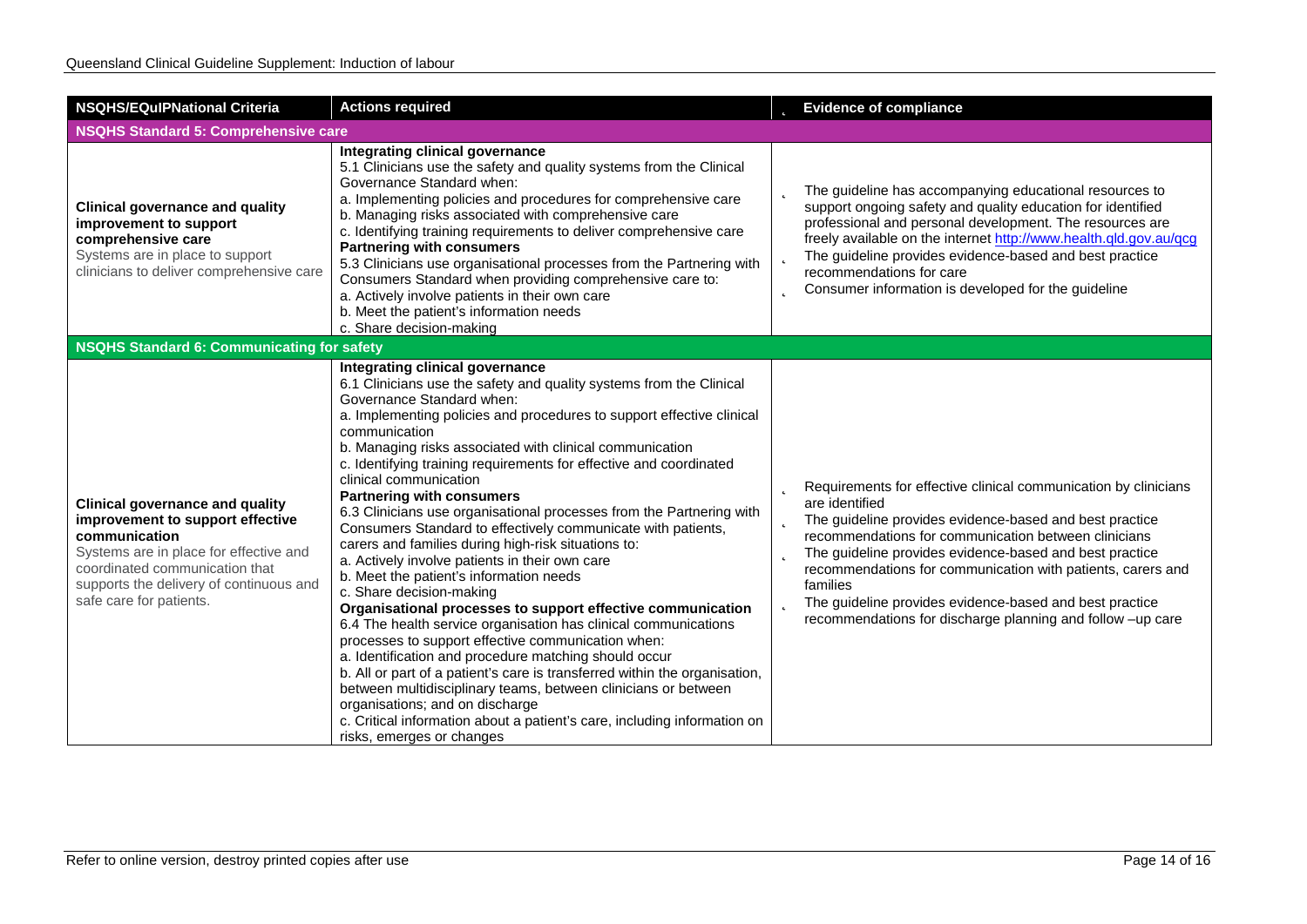| <b>NSQHS/EQulPNational Criteria</b>                                                                                                                                                            | <b>Actions required</b>                                                                                                                                                                                                                                                                                                                                                                                                                                                                                                                                                                                                                                                                                                                                                                                                                                                                                                                                                                             | <b>b</b> Evidence of compliance                                                                                                                                                           |  |
|------------------------------------------------------------------------------------------------------------------------------------------------------------------------------------------------|-----------------------------------------------------------------------------------------------------------------------------------------------------------------------------------------------------------------------------------------------------------------------------------------------------------------------------------------------------------------------------------------------------------------------------------------------------------------------------------------------------------------------------------------------------------------------------------------------------------------------------------------------------------------------------------------------------------------------------------------------------------------------------------------------------------------------------------------------------------------------------------------------------------------------------------------------------------------------------------------------------|-------------------------------------------------------------------------------------------------------------------------------------------------------------------------------------------|--|
| NSQHS Standard 6: Communicating for safety (continued)                                                                                                                                         |                                                                                                                                                                                                                                                                                                                                                                                                                                                                                                                                                                                                                                                                                                                                                                                                                                                                                                                                                                                                     |                                                                                                                                                                                           |  |
| <b>Communication of critical</b><br>information<br>Systems to effectively communicate<br>critical information and risks when they<br>emerge or change are used to ensure<br>safe patient care. | <b>Communicating critical information</b><br>6.9 Clinicians and multidisciplinary teams use clinical<br>communication processes to effectively communicate critical<br>information, alerts and risks, in a timely way, when they emerge or<br>change to:<br>a. Clinicians who can make decisions about care<br>b. Patients, carers and families, in accordance with the wishes of the<br>patient<br>6.10 The health service organisation ensures that there are<br>communication processes for patients, carers and families to directly<br>communicate critical information and risks about care to clinicians                                                                                                                                                                                                                                                                                                                                                                                     | <b>D</b> Requirements for effective clinical communication of critical<br>information are identified<br><b>D</b> Requirements for escalation of care are identified                       |  |
| <b>Communicating at clinical handover</b><br>Processes for structured clinical<br>handover are used to effectively<br>communicate about the health care of<br>patients.                        | <b>Clinical handover</b><br>6.7 The health service organisation, in collaboration with clinicians,<br>defines the:<br>a. Minimum information content to be communicated at clinical<br>handover, based on best-practice guidelines<br>b. Risks relevant to the service context and the particular needs of<br>patients, carers and families<br>c. Clinicians who are involved in the clinical handover<br>6.8 Clinicians use structured clinical handover processes that<br>include:<br>a. Preparing and scheduling clinical handover<br>b. Having the relevant information at clinical handover<br>c. Organising relevant clinicians and others to participate in clinical<br>handover<br>d. Being aware of the patient's goals and preferences<br>e. Supporting patients, carers and families to be involved in clinical<br>handover, in accordance with the wishes of the patient<br>f. Ensuring that clinical handover results in the transfer of<br>responsibility and accountability for care | <b>b</b> The guideline acknowledges the need for local protocols to<br>support transfer of information, professional responsibility and<br>accountability for some or all aspects of care |  |